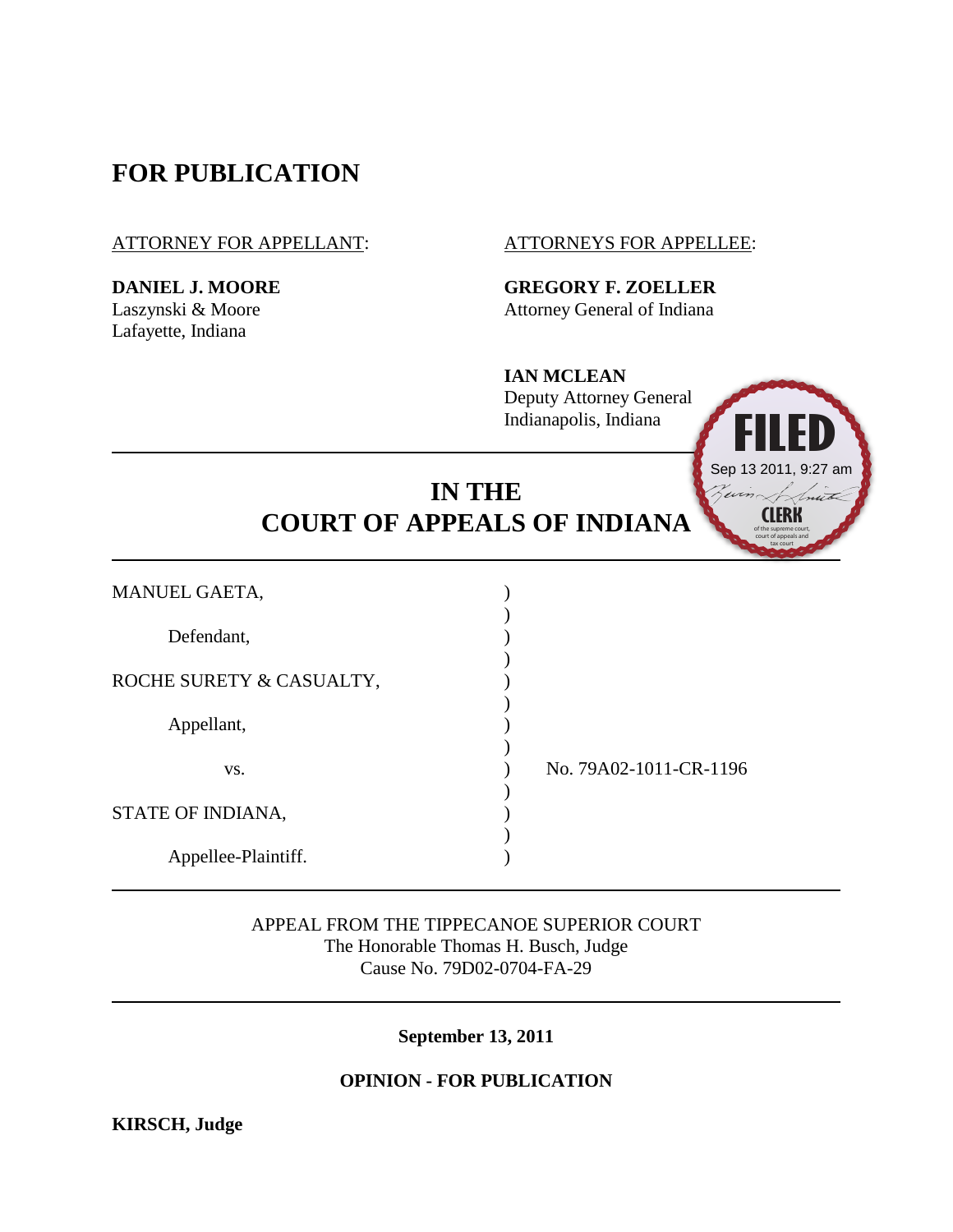Roche Surety  $& Casuality$  ("Roche Surety") appeals from the trial court's order for late surrender fees of 80% of the \$250,000 bond, which it posted for Manuel Gaeta ("Gaeta") who failed to appear for a court appearance in Tippecanoe Superior Court. Roche Surety raises the following restated issues:

- I. Whether the trial court erred in finding that Roche Surety must pay a late surrender fee because it did not produce Gaeta or show proof of why his appearance was prevented until almost a year after notice was given; and
- II. Whether the trial court abused its discretion in denying Roche Surety"s request to waive the late surrender fee.

The State cross-appeals, raising the following issue:

III. Whether the trial court should have also forfeited 20% of the bond in addition to the 80% late surrender fees because Roche Surety failed to comply with subsection (b) of Indiana Code section 27-10-2-12.

We affirm in part, reverse in part, and remand.

## **FACTS AND PROCEDURAL HISTORY**

On April 25, 2007, the State charged Gaeta with eight counts of dealing in methamphetamine and one count of conspiracy to commit dealing in methamphetamine, each as a Class A felony and set his bond at \$500,000 surety. Two days later, the trial court reduced Gaeta"s bond to \$250,000 surety. On May 7, 2007, Roche Surety filed a surety bond in that amount guaranteeing Gaeta"s future appearances in court, and Gaeta was released on bond thereafter.

On February 5, 2008, the State filed a motion requesting an order that Gaeta appear in the trial court, alleging that the State had received information that Gaeta had left the United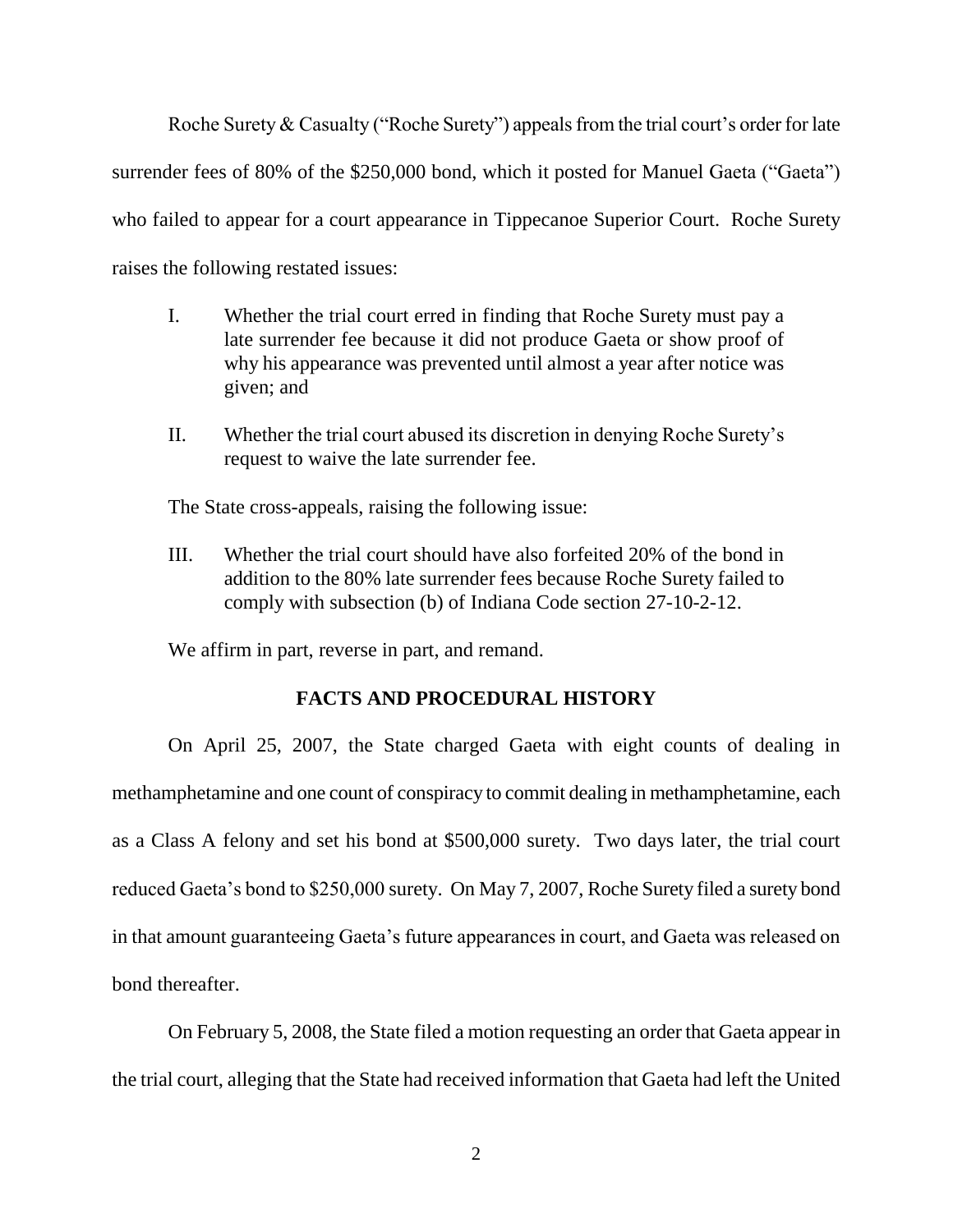States and fled to Mexico. *Appellant's App*. at 11. On February 7, 2008, the trial court issued an order for Gaeta to appear in court on February 15, 2008. Gaeta failed to appear as ordered, and on February 25, 2008, the trial court issued a warrant for his arrest and ordered Roche Surety to produce Gaeta pursuant to Indiana Code section 27-10-2-12(a).

On September 23, 2008, Roche Surety, through its attorney, requested a warrant with the word "extraditable" on it, so that its agents could secure Gaeta"s arrest in Mexico and transport him to the United States. *Tr*. at 2. Gaeta, through his counsel, and the State objected because informal rendition was illegal under Mexican law. *Id*. at 2-4, 8. The trial court issued the extraditable warrant, which was later vacated upon the State"s request, and the previously-issued warrant was reinstated.

No further proceedings took place until February 23, 2009, 364 days after notice of Gaeta"s failure to appear was given to Roche Surety pursuant to Indiana Code section 27-10- 2-12. On that date, Roche Surety filed its "Motion of Compliance," which informed the court that it had searched for Gaeta in numerous places in Mexico, but had only found him on December 29, 2008. *Appellant's App*. at 16, 38-39. The motion also stated that, "defendant"s appearance is prevented by his illness" and was without the consent of Roche Surety. *Id*. at 16. It further advised the trial court that Gaeta was terminally ill with HIV/AIDS in the country of Mexico and unable to travel. *Id*. The trial court ordered the State to file a response to the motion and set a hearing on the matter of Roche Surety"s liability for April 3, 2009. On April 30, 2009, Roche Surety filed its "Verified Petition to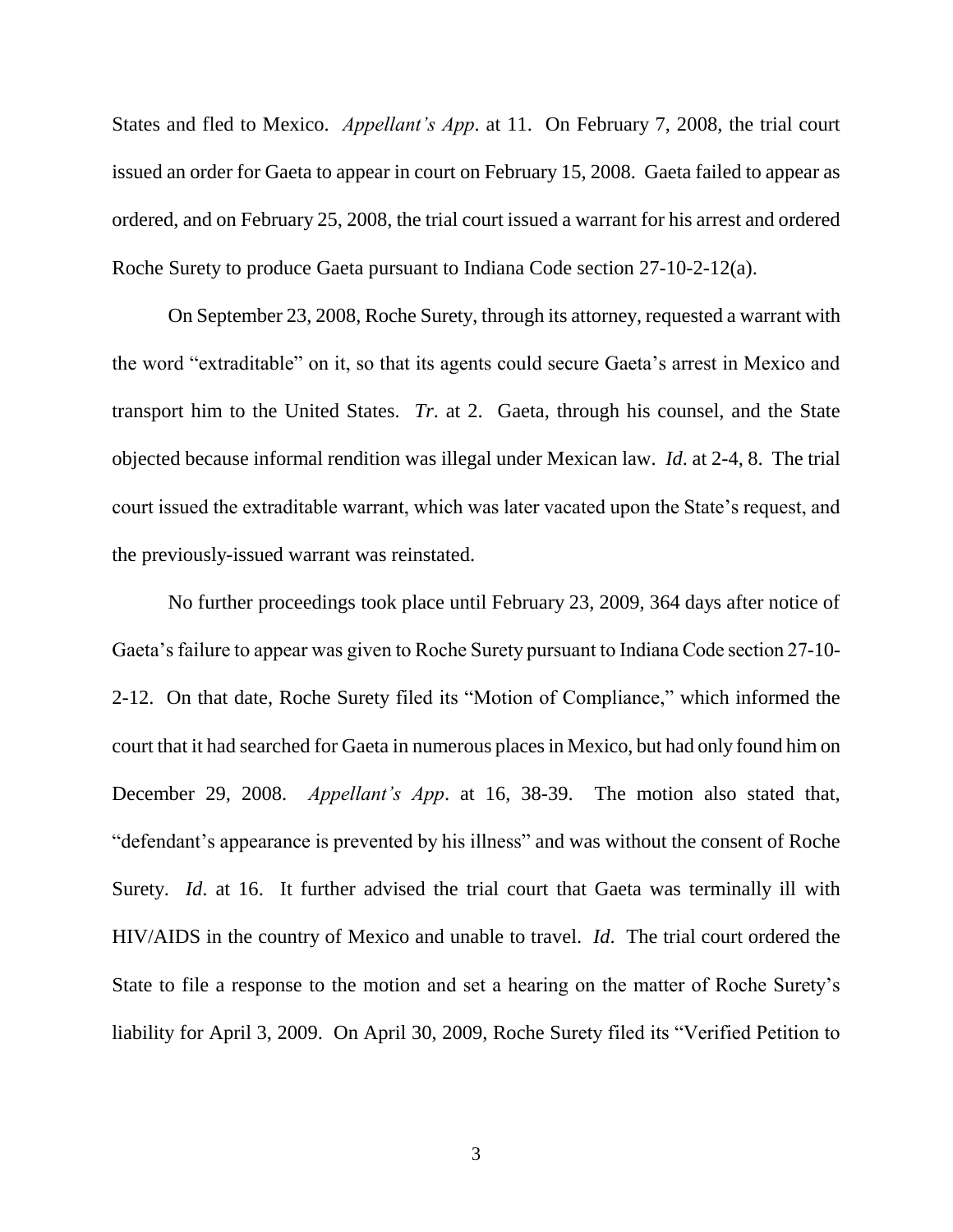Avoid Forfeiture and Release of Surety Bail Bond." *Id*. at 44-45. After several continuances, a hearing on Roche Surety"s liability was held on August 23, 2010.

At the hearing, Roche Surety offered into evidence several translated documents and hearsay statements that it claimed proved that Gaeta had died on August 16, 2009. The State objected to this evidence and argued that it was hearsay and not properly authenticated. On October 4, 2010, the trial court issued its order assessing a late surrender fee of \$200,000, which represented 80% of the face value of the bond, and ordered Roche Surety to pay the amount to the clerk of Tippecanoe County. In assessing such fee, the trial court found that Roche Surety's compliance with Indiana Code section 27-10-2-12 occurred more than 240 days but not more than 365 days after notice was given. *Id*. at 77-78. Roche Surety now appeals, and the State cross-appeals.

#### **DISCUSSION AND DECISION**

#### **I. Error to Order Late Surrender Fee**

Roche Surety argues that the trial court misinterpreted Indiana Code section 27-10-2- 12 as requiring a late surrender fee. A question of statutory interpretation is a matter of law to be determined de novo. *Recker v. State*, 904 N.E.2d 724, 726 (Ind. Ct. App. 2009), *trans. denied*. We are not bound by the trial court's legal interpretation of a statute and need not give it any deference. *Id.* We independently determine the statute's meaning and apply it to the facts before us, using the express language of the statute and following the rules of statutory construction. *Id.* "Where the language of the statute is clear and unambiguous, there is nothing to construe; however where the language is susceptible to more than one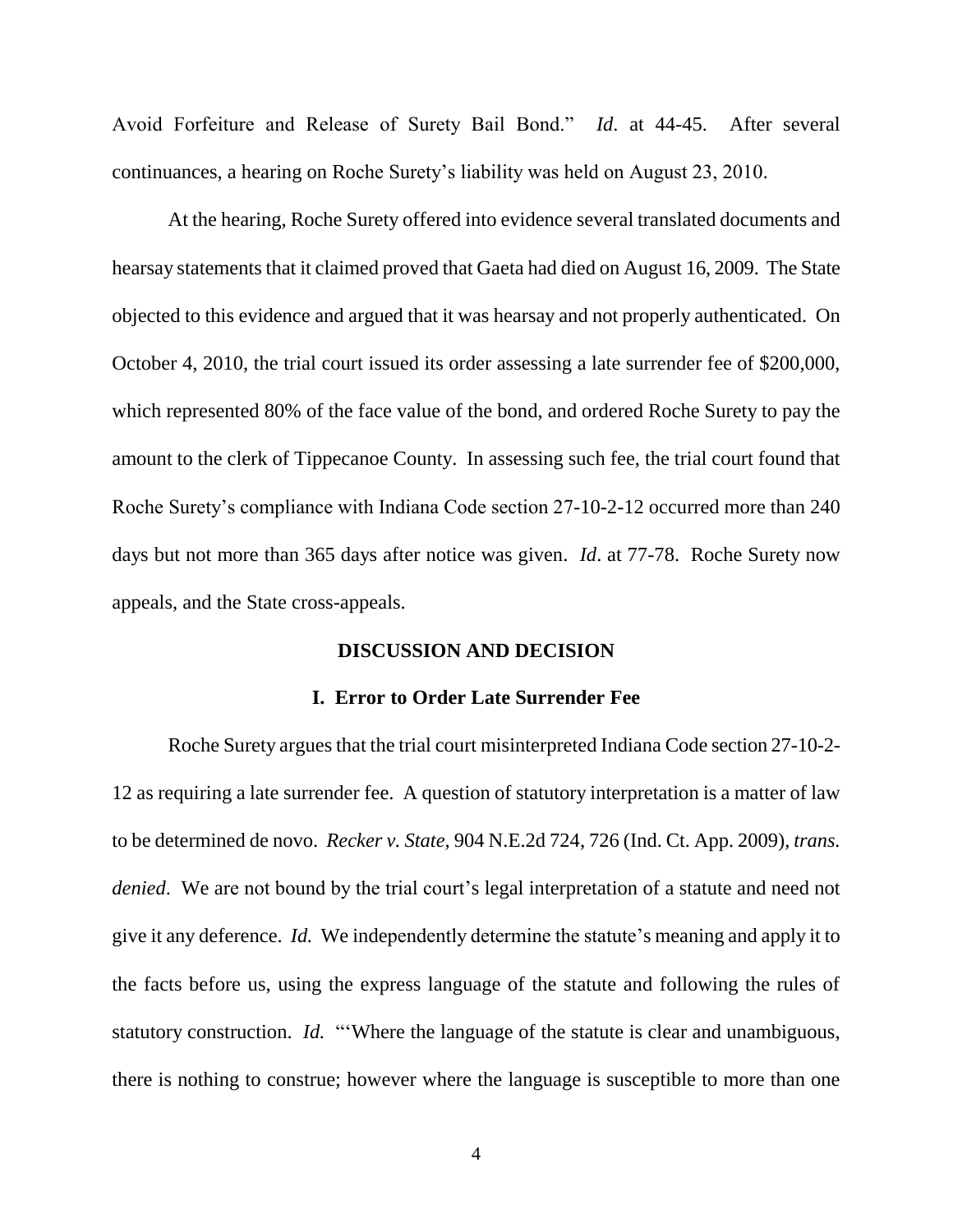interpretation, the statute must be construed to give effect to the legislature's intent."" *Id.* (quoting *Leeth v. State*, 868 N.E.2d 65, 67-68 (Ind. Ct. App. 2007)). We presume that the legislature intended the language to be applied logically and not to bring about an unjust or absurd result. *Id.* When possible, every word must be given effect and meaning. *Marion Cnty. v. State*, 888 N.E.2d 292, 303 (Ind. Ct. App. 2008). Interpreting a statute in such a way as to render some of it mere surplusage violates standard principles of statutory construction. *Wolfe v. Eagle Ridge Holding Co., LLC,* 869 N.E.2d 521, 528 (Ind. Ct. App. 2007). ""While it is true that where the legislature amends a statute, it is presumed that it intended to change its meaning, this presumption will not apply if it appears that the amendment was made only to express the original intention of the legislature more clearly."" *Bourbon Mini-Mart, Inc. v. Comm'r, Ind. Dep't of Envtl. Mgmt.*, 806 N.E.2d 14, 21 (Ind. Ct. App. 2004) (quoting *Med. Disposal Servs., Inc. v. Ind. Dep't of Envtl. Mgmt.*, 669 N.E.2d 1054, 1058 (Ind. Ct. App. 1996), *trans. denied*).

Indiana Code section 27-10-2-12 states, in pertinent part:

- (b) The bail agent or surety must:
	- (1) produce the defendant; or
	- (2) prove within three hundred sixty-five (365) days:
		- (A) that the appearance of the defendant was prevented:
			- (i) by the defendant"s illness or death;
			- (ii) because the defendant was at the scheduled time of appearance or currently is in the custody of the United States, a state, or a political subdivision of the United States or a state;
			- (iii) because the required notice was not given; or
			- (iv) because authorities have refused to extradite the defendant, by a preponderance of the evidence; and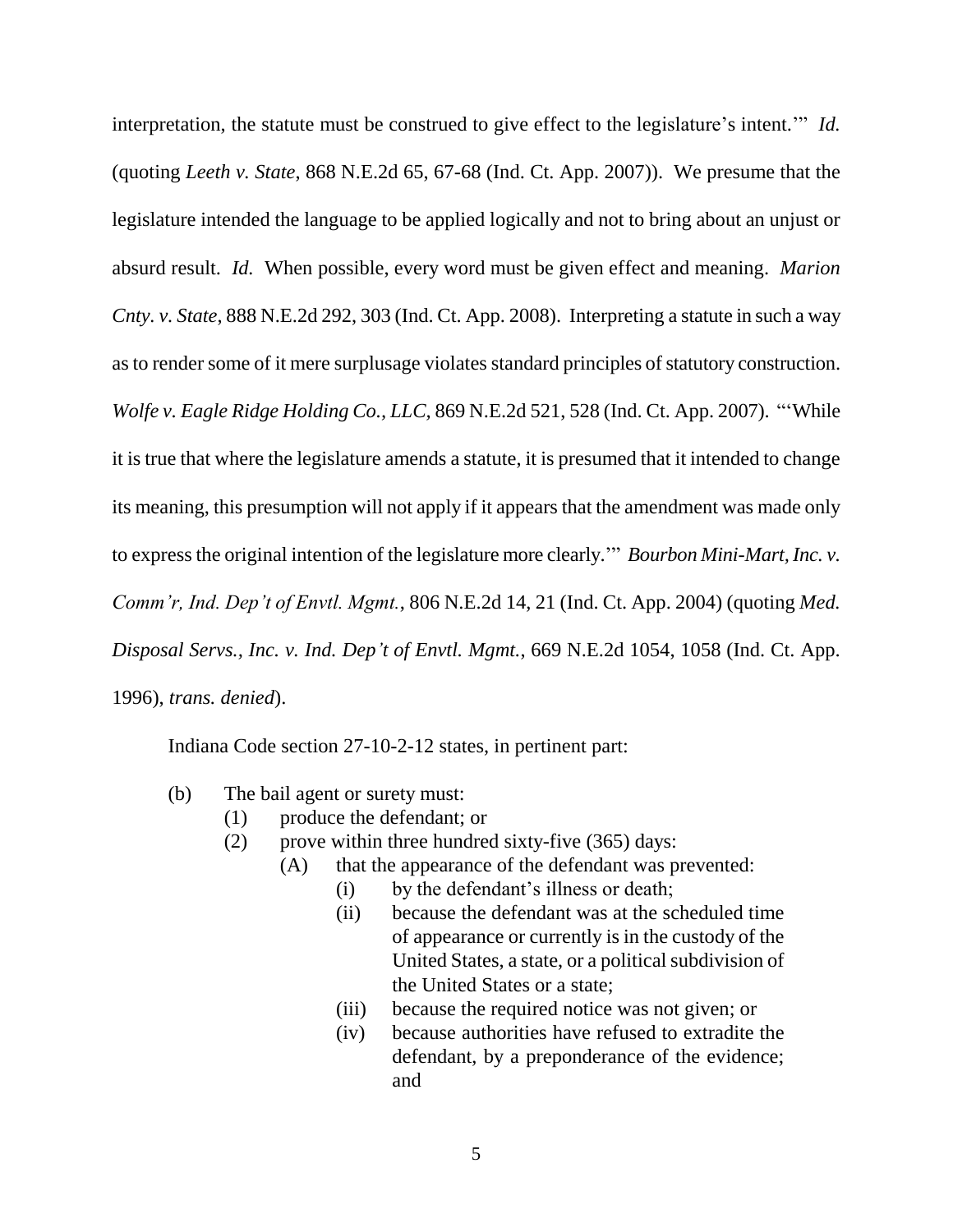- (B) the defendant"s absence was not with the consent or connivance of the sureties.
- (c) If the bail agent or surety does not comply with the terms of subsection (b) within one hundred twenty (120) days after the mailing of the notice required under subsection (a)(2), a late surrender fee shall be assessed against the bail agent or surety as follows:
- . . . .
- (4) If compliance occurs more than two hundred forty (240) days but not more than three hundred sixty-five (365) days after the mailing of notice, the late surrender fee is eighty percent (80%) of the face value of the bond.

Ind. Code § 27-10-2-12(b), (c).

Roche Surety argues that the trial court misinterpreted Indiana Code section 27-10-2- 12 as requiring that it must pay a late surrender fee. It specifically contends that the trial court"s reliance on *Johnson v. State*, 567 N.E.2d 146 (Ind. Ct. App. 1991) was misplaced because that case was decided before the statute was amended to its current version. This is because subsection (b)(2) of the prior version at issue in *Johnson* did not contain the language "within three hundred sixty-five (365) days." Roche Surety argues that the addition of this language showed the intent of the legislature to exempt compliance under subsection (b)(2) "from the more restrictive late surrender time tables imposed under subsection (c) of the statute, at least to the extent that the required proof under (b)(2) can be accomplished in 365 days." *Appellant's Br*. at 9. Therefore, it claims that the only interpretation that gives full effect to the amendment of subsection (b)(2) is "one that concludes that [Roche Surety] has the full 365 days to prove that the defendant's appearance was prevented by one of the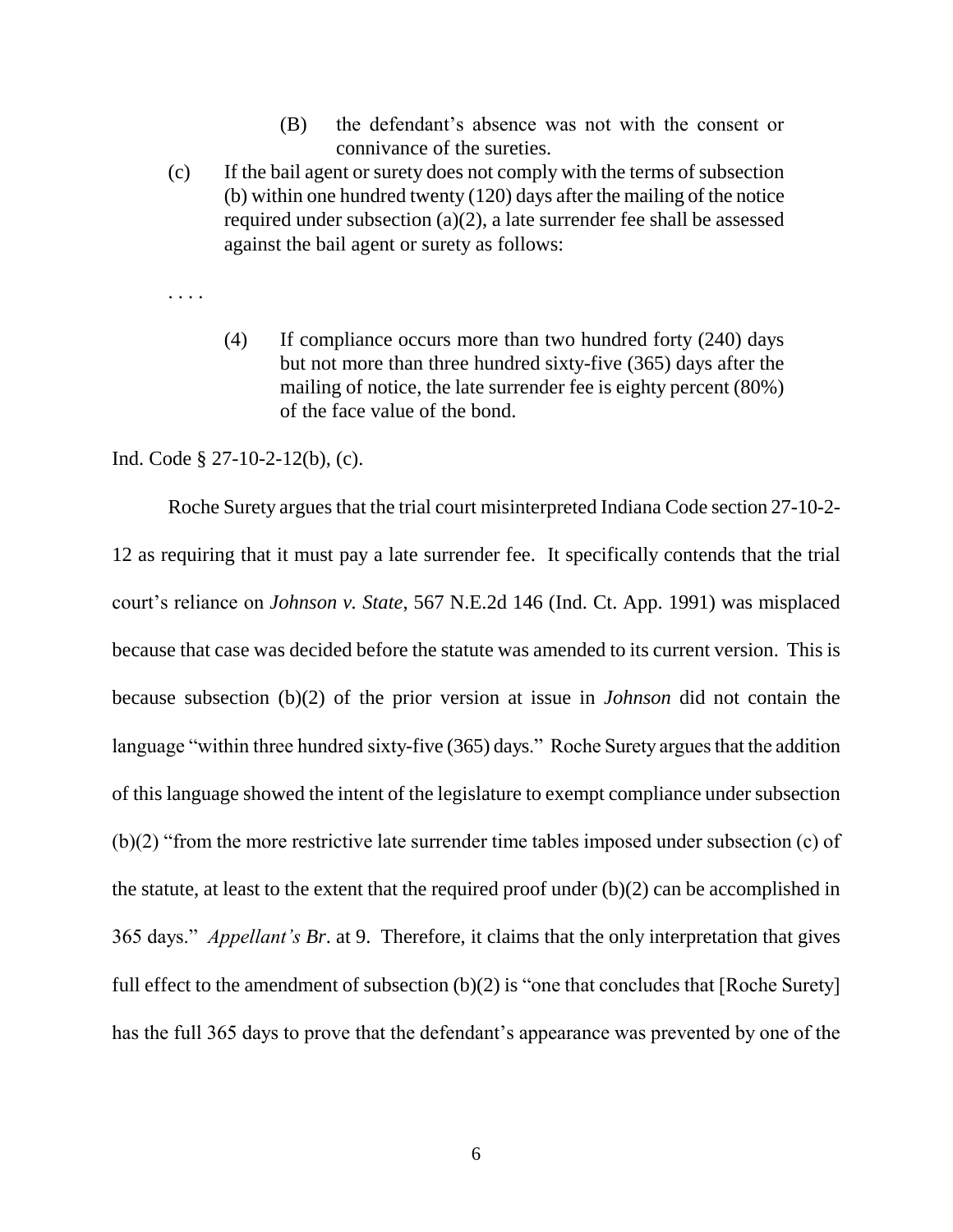enumerated factors prior to incurring any penalty under the state." *Id*. at 10. We do not agree.

In *Johnson*, this court held that compliance with subsection (b) is defined to occur when the required production of the defendant or proof of his inability to appear is made and not when the event which prevents the defendant's appearance occurs. 567 N.E.2d at 147. Therefore, in that case, we found that the trial court correctly used the date that the bondsmen proved the defendant"s inability to appear as the date of compliance with subsection (b) of Indiana Code section 27-10-2-12 and correctly assessed the proper late surrender fee. *Id*. Roche Surety is correct that the version of 27-10-2-12 at issue in *Johnson* did not contain the language "within three hundred sixty-five days" in subsection  $(b)(2)$ . The statute was subsequently amended by the legislature to add that language, among other changes. We do not believe that the addition of such language changed the holding of *Johnson* or its application to the present case.

Here, Gaeta's failure to appear on February 15, 2008 was a breach of Roche Surety's obligation to the trial court. Ind. Code § 27-10-2-8(b). Such a breach sets in motion the process under Indiana Code section 27-10-2-12, whereby a bail agent or surety can be assessed late surrender fees and can be required to forfeit the bond. *State v. Boles*, 810 N.E.2d 1016, 1018 (Ind. 2004). Under the statute, the trial court is required to issue a warrant and order the surety to surrender the defendant immediately; the clerk is also required to send notice of the order to the surety. I.C.  $\S 27-10-2-12(a)$ . After such notice is given, subsection (b) requires the surety to produce the defendant, or prove within 365 days,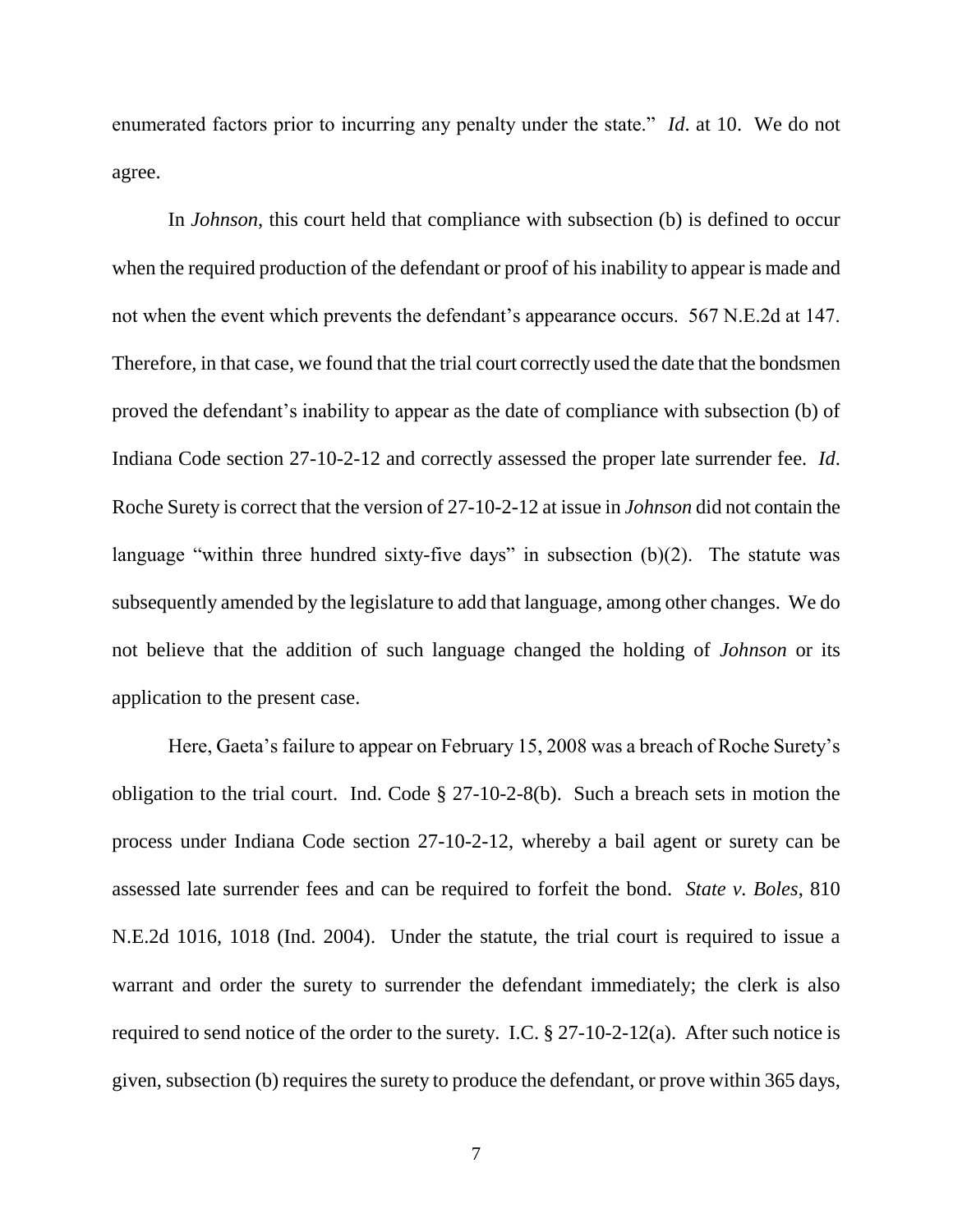that the defendant's appearance was prevented by one of the listed reasons. I.C. § 27-10-2-12(b). The surety has 120 days within which to comply with (b) without incurring a late surrender fee. I.C. § 27-10-2-12(c). However, 120 days after notice has been given, late surrender fees begin to be assessed against the surety. I.C. § 27-10-2-12(c); *Boles*, 810 N.E.2d at 1018.

In 1985, the legislature recodified and amended this statute to add (b), which allowed bail agents and sureties to avoid complete forfeiture of bonds whenever a defendant failed to appear. *Lake Cnty. Clerk's Office v. Smith*, 766 N.E.2d 707, 710 (Ind. 2002). Then, in 1989, Indiana Public Law 355-1989 added the time limit of 365 days to (b)(2) and five other locations in the statute. Ind. Pub. L. No. 355-1989, §4 (1989). The amendments also extended the period of time of immunity for a bail agent or surety to comply with subsection (b) from the late surrender fees from 90 days to 120 days, as well as lengthening the amount of time for each increase in the late surrender fees from a range of 90 to 210 days to 120 to the current range of 120 days to 365 days. *Id*. The intent of these amendments is clear from the effect of them, which was to expand the deadline for compliance with subsection (b) and to extend the time periods for the imposition of the late surrender fees.

Further, nothing in the current or the prior version of the statute leads this court to the conclusion that compliance with subsection  $(b)(1)$  is to be treated differently from compliance with subsection (b)(2). Both versions specifically state that late surrender fees "shall be assessed" when a surety "does not comply with the terms of subsection (b)," and there is no further statement that the two parts of subsection (b) should be treated differently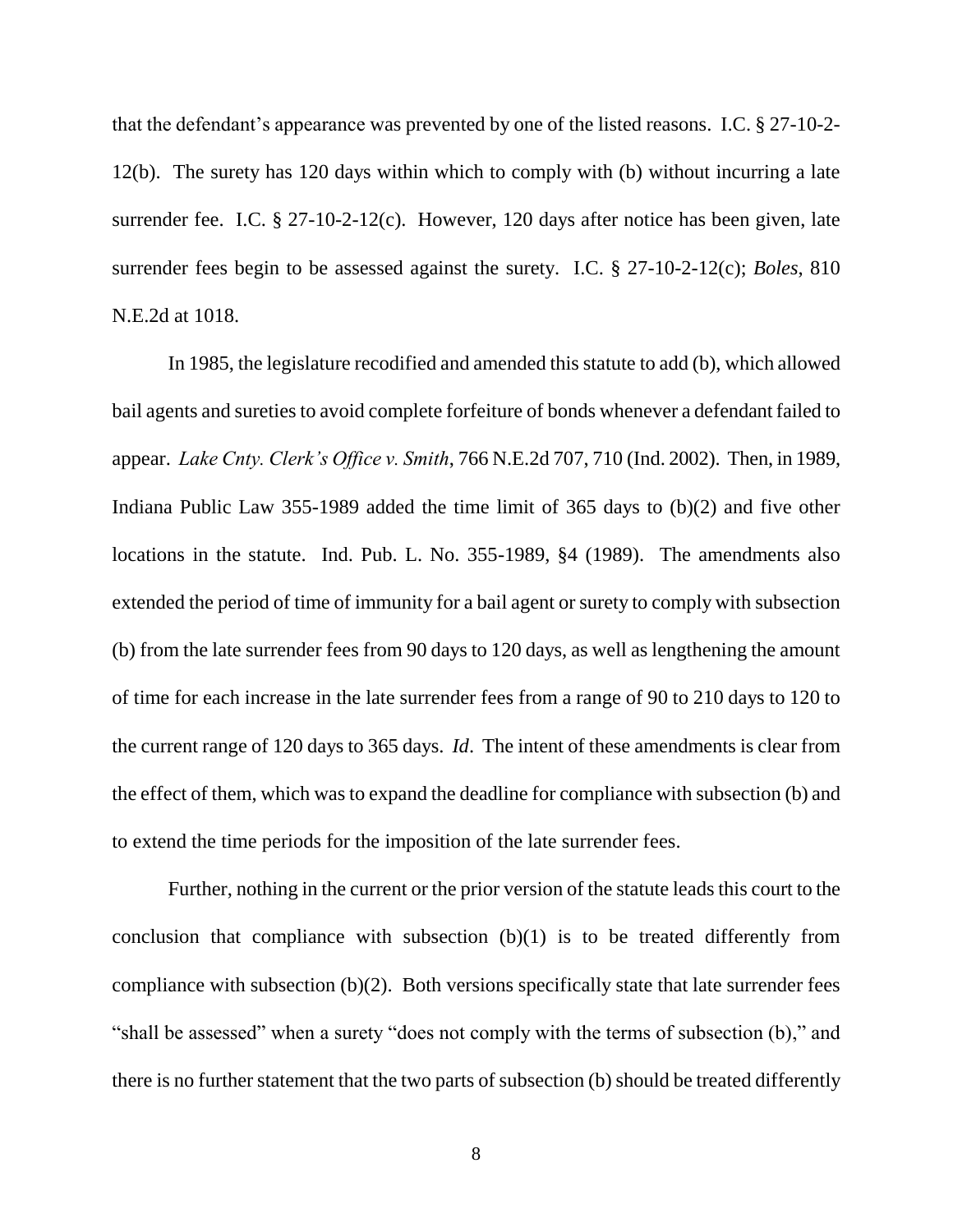in assessing the late surrender fees. *Id.*; I.C. § 27-10-2-12(c). In fact, both versions of the statute treat compliance or non-compliance with both subsection  $(b)(1)$  and subsection  $(b)(2)$ the same for the purpose of imposing late surrender fees. Ind. Pub. L. No. 355-1989, §4 (1989); I.C. § 27-10-2-12. *See also Boles*, 810 N.E.2d at 1018; *Smith*, 766 N.E.2d at 710 (both cases stating that trial court shall assess late surrender fees when bail agent or surety does not comply with requirements of subsection  $(b)(1)$  or subsection  $(b)(2)$ ).

We conclude that Indiana Code section 27-10-2-12 is not ambiguous. It clearly imposes late surrender fees when a bail agent or surety does not produce the defendant or show proof under subsection (b)(2) within 120 days of the mailing of the notice required under (a)(2). I.C.  $\S 27-10-2-12(c)$ . The late surrender fees increase thereafter as the time increases for the bail agent or surety to comply with (b)(2), with the maximum late surrender fee being 80% of the face value of the bond. I.C.  $\S 27-10-2-12(c)(5)$ . We believe this is a logical reading of the statute because the late surrender fees serve as an incentive for sureties to produce a defendant or prove his inability to appear; the sooner a surety complies, the less the late surrender fees will be. *Smith*, 766 N.E.2d at 713. The trial court did not misinterpret Indiana Code section 27-10-2-12. Because Roche Surety did not comply with subsection (b) until more than 240 days but not more than 365 days after notice had been given of Gaeta"s failure to appear, the trial court properly imposed an 80% late surrender fee.

### **II. Waiver of Late Surrender Fees**

Subsection (e) of Indiana Code section 27-10-2-12 allows the trial court to waive the late surrender fees when certain conditions are met. I.C. § 27-10-2-12(e). This subsection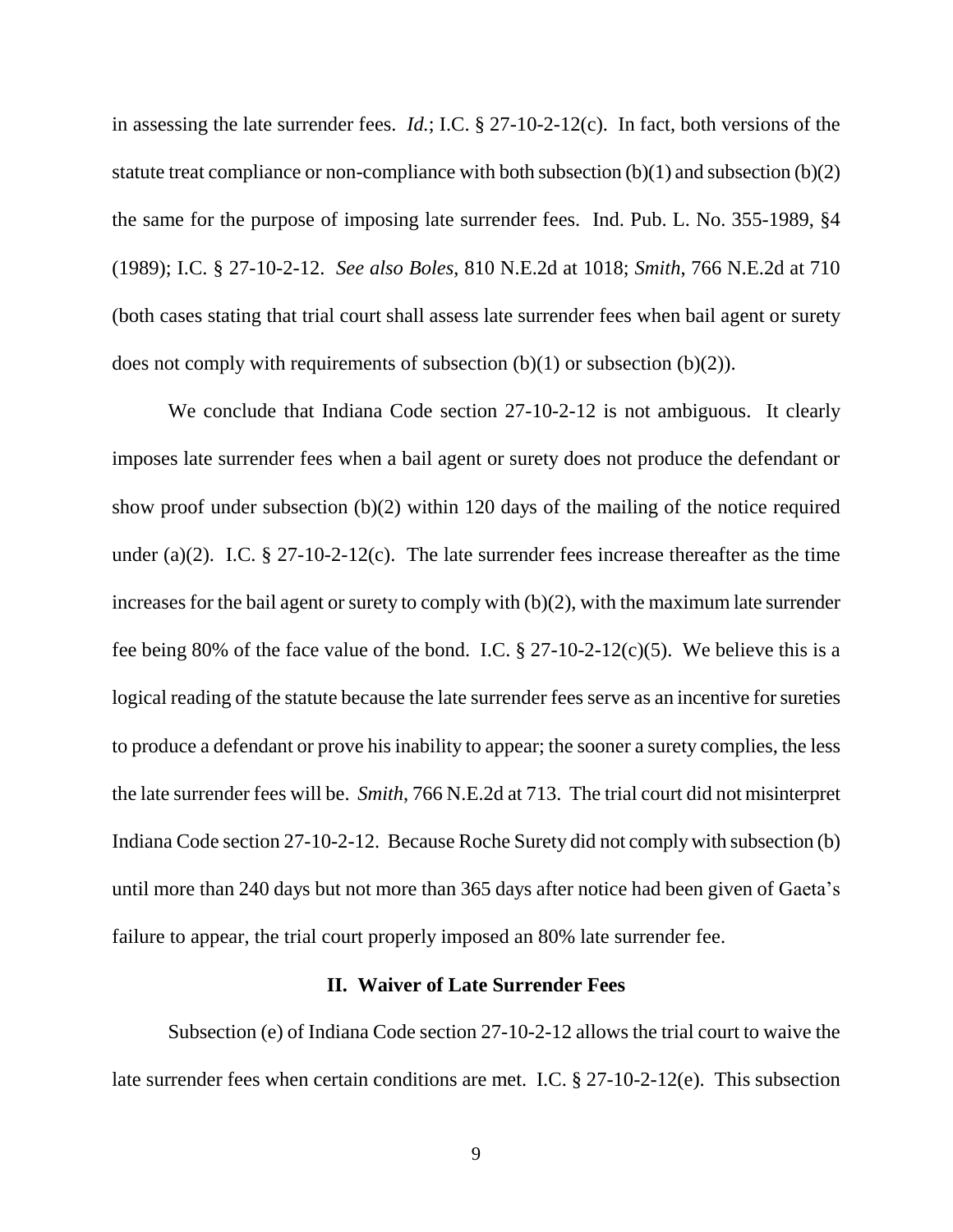gives "the trial court discretion to waive the late surrender fee in certain circumstances." *Int'l Fid. Ins. Co. v. State*, 567 N.E.2d 1161, 1164 (Ind. Ct. App. 1991). An abuse of discretion occurs if the trial court's decision is against the logic and effect of the facts and circumstances before the court. *Chacon v. Jones-Schilds*, 904 N.E.2d 286, 289 (Ind. Ct. App. 2009).

Roche Surety argues that the trial court abused its discretion when it failed to find that the late surrender fees should be waived. Roche Surety contends that it produced sufficient evidence to prove that it had made diligent efforts to locate Gaeta, including hiring a recovery agent, paying an informant to gain information on Gaeta"s location, seeking an extraditable warrant, and working with various government agencies to try to locate Gaeta. Roche Surety therefore claims that the trial court should have concluded that Roche Surety had used diligent efforts to locate Gaeta and waived the late surrender fees.

Under subsection (e) of Indiana Code section 27-10-2-12,

The court may waive the late surrender fee or extend the period for payment beyond the statutorily permitted, or both, if the following conditions are met:

- (1) A written request is filed with the court and the prosecutor.
- (2) The surety or bail agent provides evidence satisfactory to the court that diligent efforts were made to locate the defendant.

#### I.C. § 27-10-2-12(e).

In the present case, Gaeta failed to appear on February 15, 2008, and notice was given to Roche Surety on February 25, 2008. On September 23, 2008, Roche Surety requested the trial court to issue a warrant that included the word "extraditable," to which both the State and Gaeta"s own attorney objected. *Appellant's App*. at 8; *Tr*. at 2-4, 8. On October 31,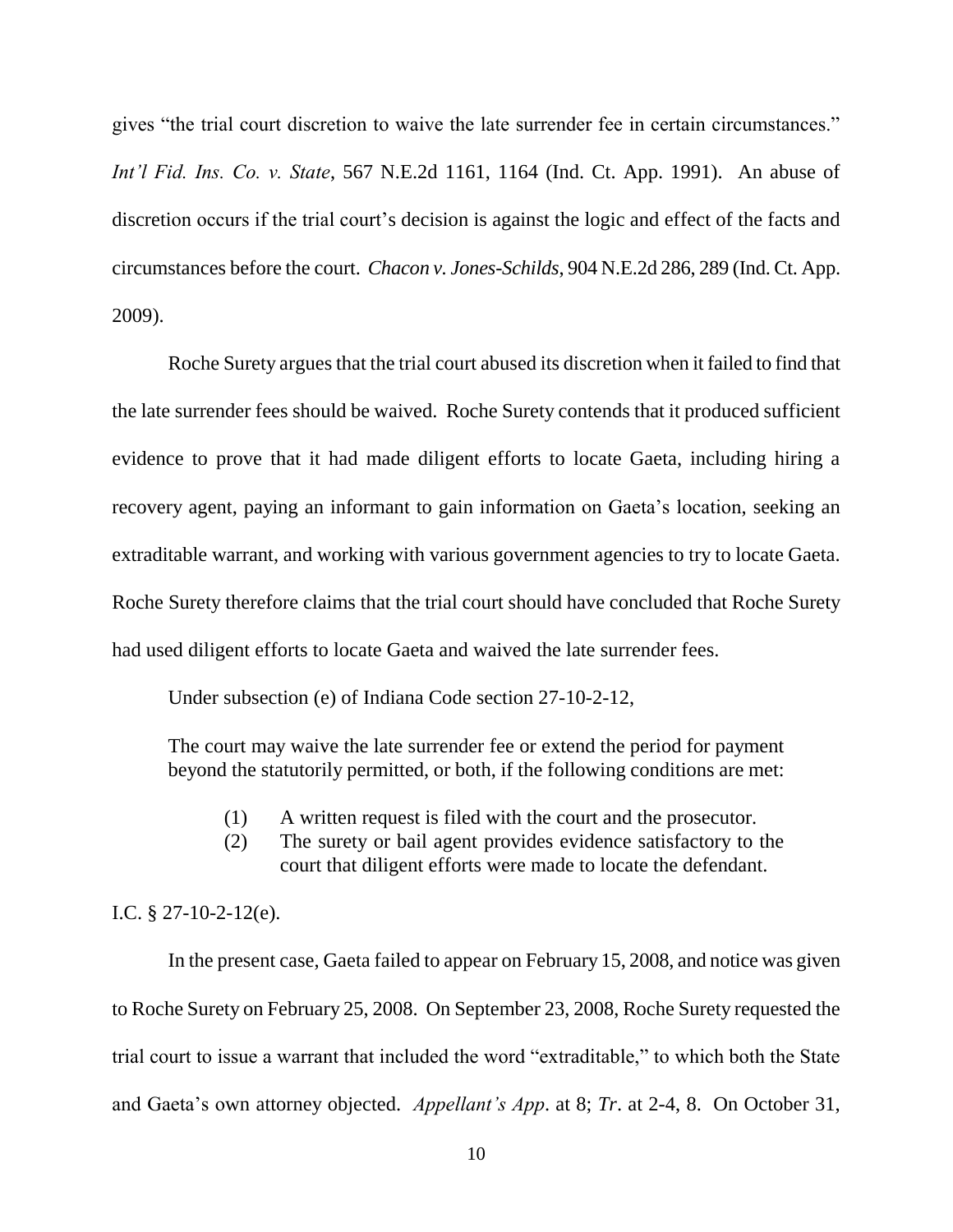2008, the parties appeared in court, and Roche Surety explained that it needed the word "extraditable" on the warrant so that its agents could secure Gaeta"s arrest in Mexico and transport him back to the United States. *Tr*. at 4. On February 23, 2009, 364 days after notice was given, Roche Surety filed its motion of compliance, which stated that Gaeta was terminally ill and located in Mexico and that he was unable to travel. *Appellant's App*. at 16. Attached to this motion were medical records dated January 25, 2009, detailing Gaeta"s illness of HIV/AIDS and treatment in Mexico, which began in April 2008. *Id*. at 18-37. Also attached was an affidavit from the recovery agent, stating she was retained by Roche Surety on July 16, 2008 and that, although she searched for Gaeta in numerous places in Mexico, she had only found him on December 29, 2008. *Id*. at 38-39.

The 120-day grace period under Indiana Code section 27-10-2-12 expired on June 24, 2008. The evidence presented showed no effort to locate Gaeta prior to this date. Although a representative of Roche Surety testified that she had paid a confidential informant \$5,000 and gained information about the general area where he was located in Mexico, there was no testimony as to when this information was obtained. Additionally, no evidence was presented that Roche Surety attempted to gain information about Gaeta"s whereabouts from his family, who were located in Indiana. The first evidence of Roche Surety"s attempts to locate Gaeta was its engagement of a recovery agent on July 16, 2008. Thereafter, it appears that Roche Surety had located Gaeta by September 23, 2008, because it requested an "extraditable" warrant, but it did not inform the State of this until the hearing on October 31, 2008. *Tr*. at 4. Further, Roche Surety"s February 23, 2009 motion of compliance contained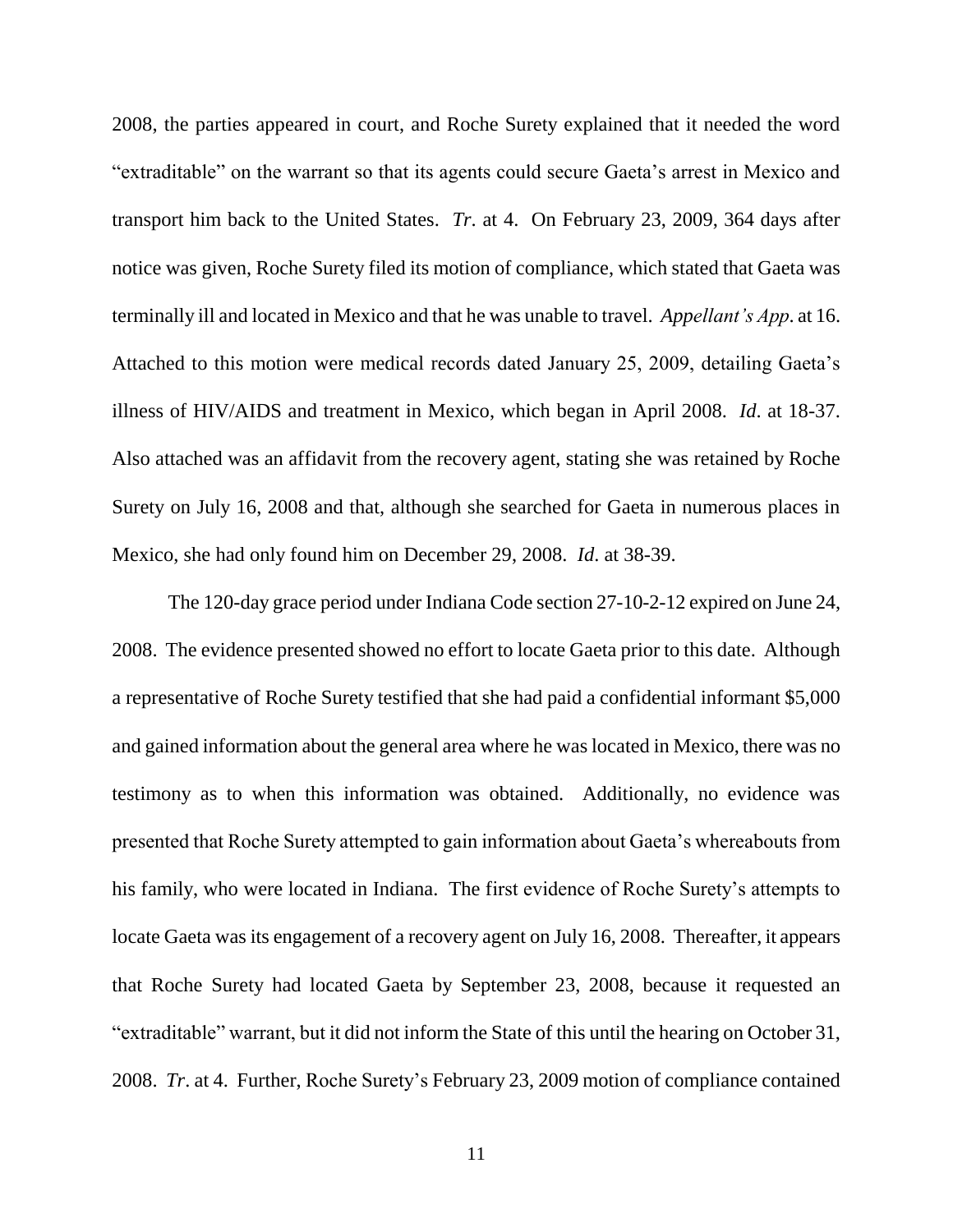an affidavit that Gaeta"s whereabouts had not been discovered until December 29, 2008, and the State was not informed of Gaeta"s location until the date of such motion.

Therefore, the evidence shows that Roche Surety made little, if any effort, to locate Gaeta until after the 120-day grace period had run and late surrender fees had begun to accrue under subsection (c). Even after Roche Surety had located Gaeta, and had made contact with him, it did not attempt to comply with subsection (b) and inform the trial court of his location. It did not do so until February 23, 2009 when it filed its motion of compliance. We conclude that the trial court did not abuse its discretion in declining to waive the late surrender fees and in finding that Roche Surety did not prove that it made diligent efforts to locate Gaeta.

#### **III. Cross-Appeal**

The State cross-appeals, arguing that Roche Surety failed to comply with Indiana Code section 27-10-2-12(b)(2) because its motion of compliance failed to prove that Gaeta's appearance was prevented by any of the "exonerating causes listed in subsection (b)(2)." *Appellee's Br.* at 12. The State contends that none of the information presented by Roche Surety in its February 23, 2009 motion of compliance offered any explanation as to why Gaeta failed to appear on February 15, 2008 or showed that his appearance on February 15, 2008 was prevented by any of the reasons in subsection (b)(2). The State claims that the trial court misapplied the statute when it allowed Roche Surety to satisfy subsection (b)(2) with evidence from after the date he failed to appear. The State further argues that, even if the statute is read to allow a "reduction in the penalties imposed on defaulting bondsmen due to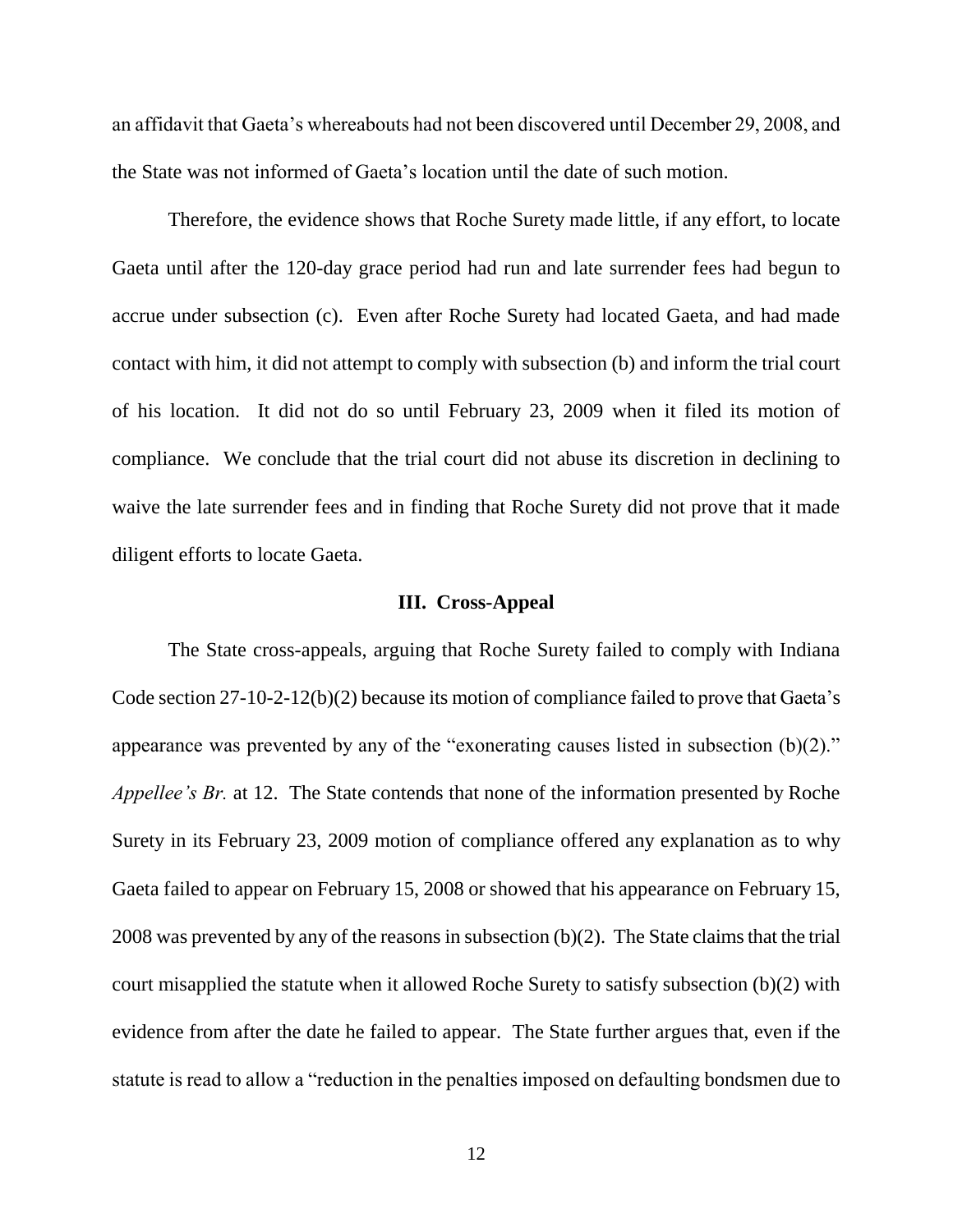subsequent events which make surrender impracticable," the trial court abused its discretion in admitting the evidence offered by Roche Surety because the evidence was not properly authenticated and constituted hearsay. The State therefore asserts that, because Roche Surety failed to comply with subsection (b)(2) within 365 days, Roche Surety is liable for the 80% late surrender fee and forfeiture of 20% of the face value of the bond, pursuant to subsection (d). We agree.

As previously stated, a question of statutory interpretation is a matter of law to be determined de novo. *Recker*, 904 N.E.2d at 726. We are not bound by the trial court's legal interpretation of a statute and need not give it any deference. *Id.* We independently determine the statute's meaning and apply it to the facts before us, using the express language of the statute and following the rules of statutory construction. *Id.* ""Where the language of the statute is clear and unambiguous, there is nothing to construe; however where the language is susceptible to more than one interpretation, the statute must be construed to give effect to the legislature"s intent."" *Id.* (quoting *Leeth*, 868 N.E.2d at 67- 68). We presume that the legislature intended the language to be applied logically and not to bring about an unjust or absurd result. *Id.*

Indiana Code section 27-10-2-12(d) states in pertinent part: "If the bail agent or surety does not comply with the terms of subsection (b) within three hundred sixty-five (365) days of the mailing of the notice required under subsection (a)(2), the court shall declare forfeited an amount equal to twenty percent (20%) of the face value of the bond. Assuming without deciding that the evidence offered by Roche Surety was properly admitted by the trial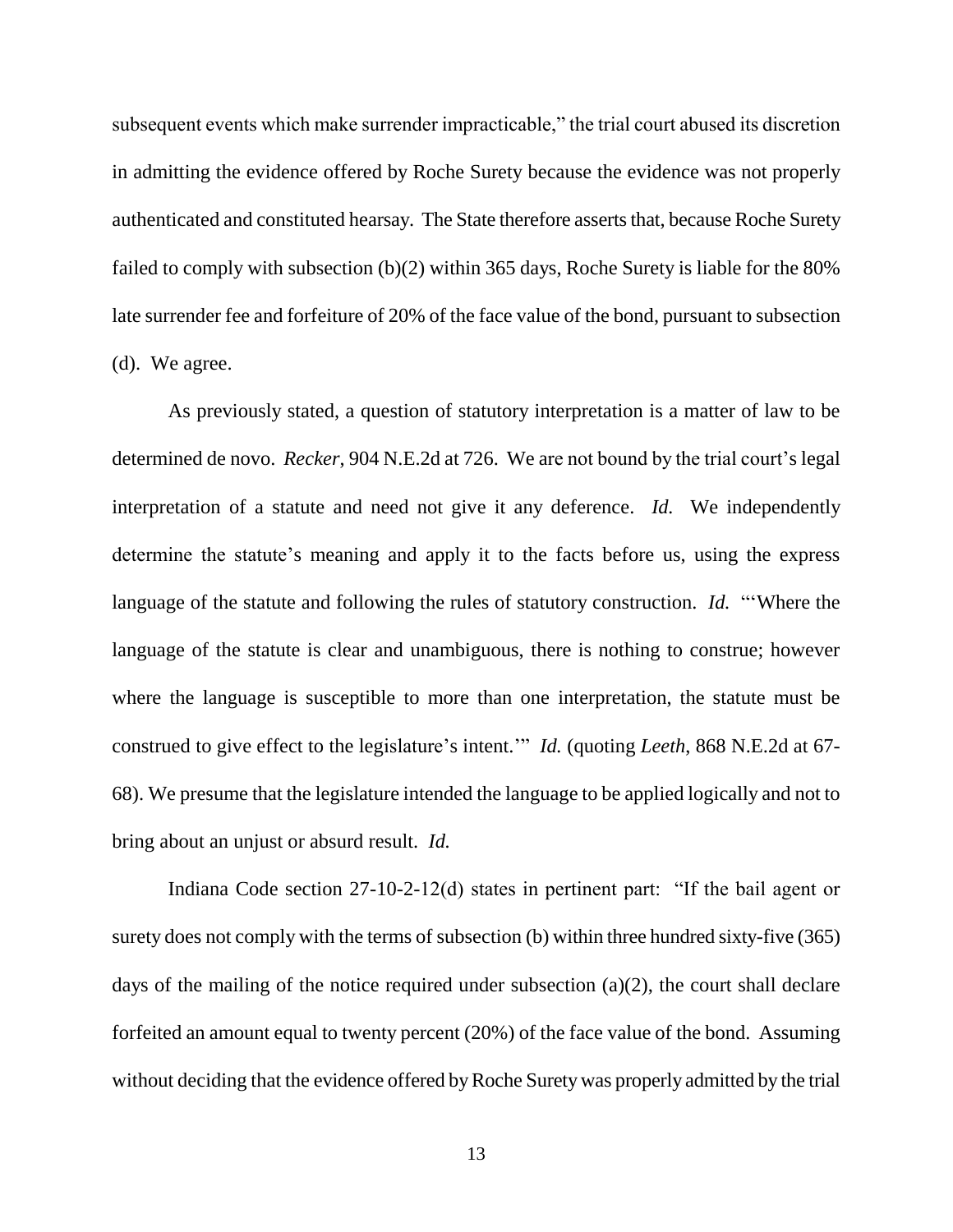court, we still conclude that the trial court erred as a matter of law in finding that the 20% forfeiture under subsection (d) should not be imposed because Roche Surety complied with subsection (b) within 365 days of the mailing of notice. In its motion of compliance, Roche Surety stated that Gaeta"s "appearance *is* prevented by his illness and was without the consent or connivance of the surety." *Appellant's App*. at 16 (emphasis added). However, subsection (b) states that the surety must prove within 365 days "that the appearance of the defendant *was* prevented by the defendant's illness or death." I.C.  $\S 27-10-2-12(b)(2)(A)(i)$ (emphasis added).

The statute clearly requires the proof presented by a bail agent or surety to show why a defendant was prevented from appearing on the date of the hearing and not why he could not appear at the time such proof is made. Although evidence of later inability to appear in front of the trial court may have bearing on why a defendant could not appear on the date he failed to appear, the statute still requires proof as to why a defendant"s appearance was prevented. We therefore believe that the most logical reading of Indiana Code section 27-10-2-12(b) requires the proof presented by a bail agent or surety to show why a defendant was prevented from appearing on the date of the hearing and not some later point in time.

Here, Gaeta failed to appear for his hearing on February 15, 2008. According to subsection (b), Roche Surety was required to prove that Gaeta"s appearance on that date *was*  prevented by Gaeta's illness or death. I.C. 27-10-2-12(b)(2)(A)(i). We initially note that, although Gaeta has subsequently died, his death was not sufficient to satisfy subsection (b) as it was not the reason alleged in Roche Surety"s motion for Gaeta"s failure to appear and